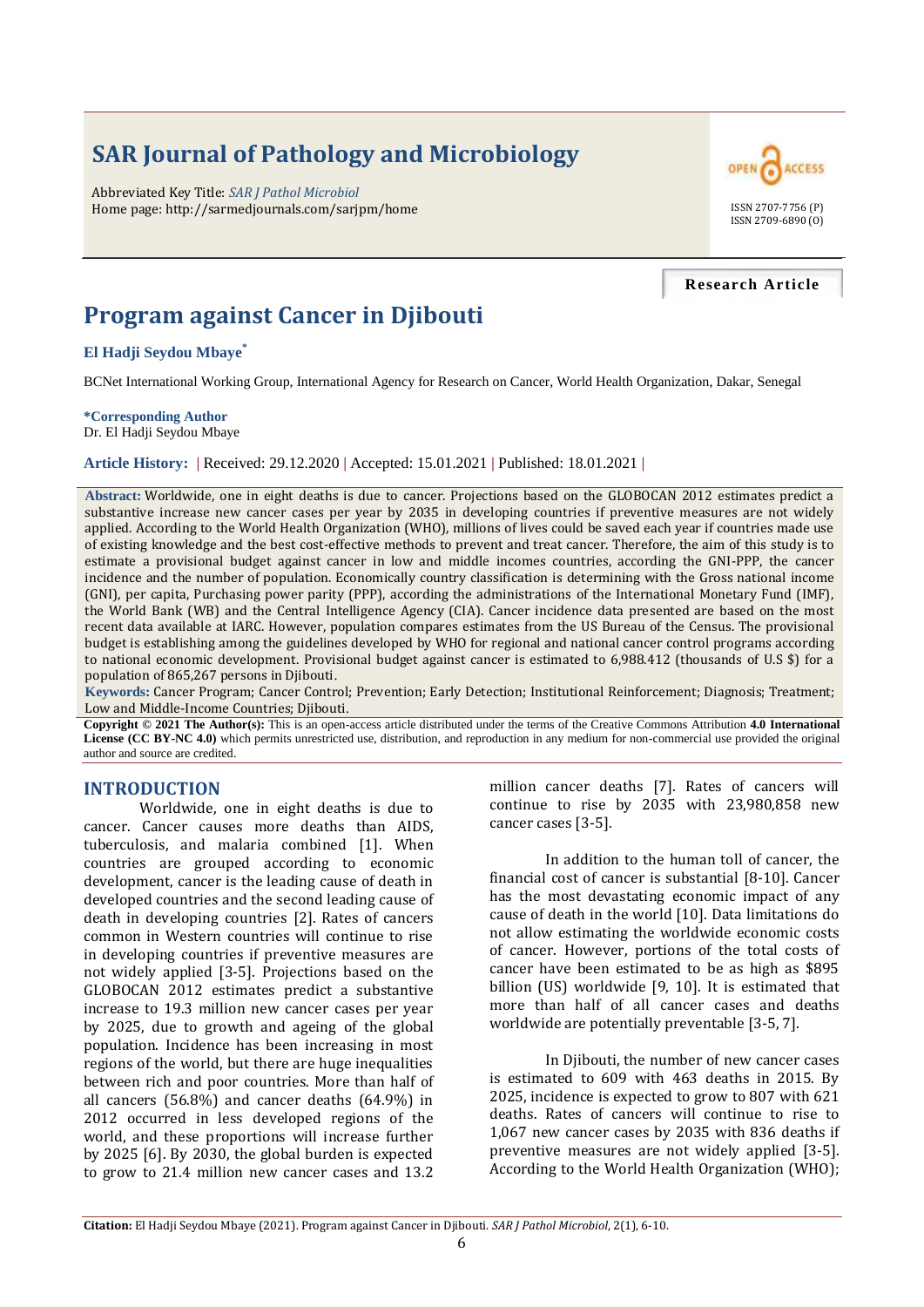Entitled: National Cancer Control Programs: Policies and Managerial Guidelines, millions of lives could be saved each year if countries made use of existing knowledge and the best cost-effective methods to prevent and treat cancer [11].

"An urgent need in cancer control today is to develop effective and affordable approaches to the early detection, diagnosis, and treatment of breast cancer among women living in less developed countries," explains Dr Christopher Wild, Director of IARC. "It is critical to bring morbidity and mortality in line with progress made in recent years in more developed parts of the world." [6].

With the data highlighting a large variability of GNI/capita even within similar income levels in the various world regions, it is expected that additional investment in resources and costs may be more dependent on income level of the country than on the GNI group or the geographic region of the world [12]. Therefore, the aim of this study is to estimate a provisional budget against cancer in Diibouti, according the GNI-PPP, the cancer incidence and the number of population.

### **METHODS**

#### **Economically Country Classification**

The economics states are established among the means of GNI-PPP according the administrations of the International Monetary Fund (IMF); the World Bank (WB) and the Central Intelligence Agency (CIA) [13-15]. The difference concerning the same country can be considerable among the data origin. These variations are explaining by:

- GNI-PPP is estimated
- Anterior projection of an economic crisis changes GNI-PPP data
- The estimation of the population included in the local population
- The choice elements for GNI-PPP evaluation have some subjective part.

These data must be taken with precaution

Economically Country is divided according to the gross national income (GNI) per capita 2016, Atlas method and PPP [15].

- Estimated to be low income (\$1,005 or less)
- Estimated to be lower middle income (\$1,006 to \$3,995)
- Estimated to be upper middle income (\$3,956 to \$12,235)
- Estimated to be high income (\$12,236 or more).

#### **Gross National Income (GNI), Per Capita, Purchasing Power Parity** (PPP)

Gross national product is gross domestic product (GDP) plus net income (employee compensation and investment income) from abroad. GNI, per capita is GNI divided by mid-year population.

PPP is purchasing power parity; an international dollar has the same purchasing power over GNI as a U.S. dollar has in the United States. PPP exchange rates are used to account for the local prices of goods and services not traded internationally. However, PPP is used to compare across national accounts, not for making international poverty comparisons [15].

#### **Cancer Incidence**

Incidence is the number of new cases that occurs during a given period of time in a specified population. It can be expressed as an absolute number of cases per year or as a rate per 100,000 persons per year. The rate provides an approximation of the average risk of developing a cancer. Cancer incidence data presented are based on the most recent data available at IARC. GLOBOCAN 2012 provides a global profile of cancer that has been developed using a number of methods that are dependent on the availability and the accuracy of the data. National sources are used where possible, with local data and statistical modeling used in their absence [3-5].

#### **Population**

Standard population  $(POP_{st})$  is determining to Senegal population (Western Africa) with 14,668,522 persons. Djibouti population is estimated to 865,267 persons. Population compares estimates from the US Bureau of the Census [16] based on statistics from population censuses, vital statistics registration systems, or sample surveys pertaining to the recent past and on assumptions about future trends: https://www.cia.gov/library/publications/theworld-factbook/geos/dj.html

#### **Provisional Budget (thousands of U.S \$)**

The World Health Organization (WHO) emphasizes that, when developing national strategies for controlling cancer, countries should consider the following four broad approaches based on their economic development:

- The primary prevention
- The early detection and secondary prevention
- The diagnosis and treatment
- The palliative care.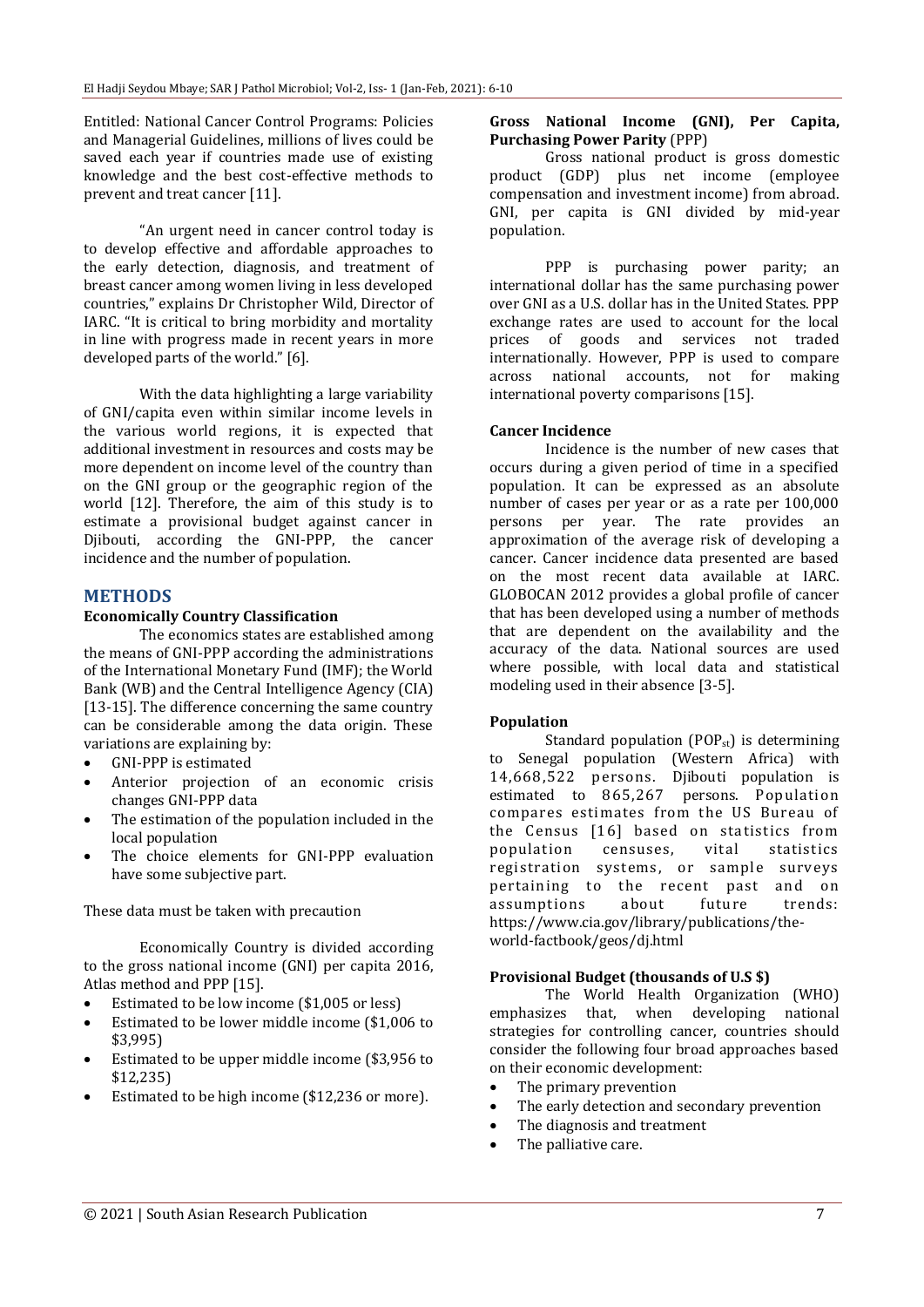The provisional budget is establishing among the guidelines developed by WHO for regional and national cancer control programs according to national economic development [11]. However, an International Atomic Energy Agency [17] report suggested that in developing countries at least 60% of cancer patients require radiation treatment.

Radiotherapy is one of the main components of modern cancer treatment and requires substantial capital investment, trained professionals in several disciplines, high precision equipment and a particular external and internal organizational structure. In High Incomes Countries, the healthcare costs can be as much as 8.4% (UK in 2007) to 18% (USA in 2009) of a country's gross domestic product [18]. Cancer consumes about 5- 10% of the global healthcare budget, of which radiotherapy only consumes about 5% [18, 19]; thus, more than 50% of cancer patients requiring radiotherapy in low and middle-income countries lack access to treatment. A benchmark of between 400 and 500 patients per treatment unit per year has been used to calculate machine throughput in several reports [17, 20-21]. The benchmark of 450 patients per machine, which corresponds to about 8 operating hours per day, seems adequate for High Incomes Countries. For scenarios where radiotherapy demand is not satisfied, a treatment day of 10 h optimizes the utilization of equipment and decreases the number of machines needed. But, the range of needs currently covered varies from 0% and 3-4% in Low Incomes Countries in Latin America and Africa up to 59-79% in Up-Middle Incomes Countries in Europe-Central and Asia [22].

However, in this study, in order to found the best cost-effective methods to prevent and treat cancer, the number of machines needs is establishing among 3 millions of peoples and not by the number of cancer cases, according to the weakness of the countries incomes.

#### **Standard budget for 5 years (S0)**

Standard budget for 5 years  $(S_0)$  is estimated using a population of 1,000,000 persons in Senegal (POPst). Senegal has 8361 new cancer cases ( $CI_{st}$ ) in 2015 [3-5] with a means GNI-PPP<sub>st</sub> of US\$ 2,551 referred to the year 2016 (low middle income country), according the administrations of the International Monetary Fund (IMF); the World Bank (WB) and the Central Intelligence Agency (CIA)[13-15]. Estimation budget is taken into account the weakness of the countries incomes.

#### **Standardized rapport (R0)**

Standardized rapport  $(R_0)$ , among the GNI-PPP, CI and the number of the population, is calculated. Standardization simplifies comparisons of GNI-PPP and cancer incidence rates among populations.

| <b>GNI-PPPXCI/POP</b>        |  |
|------------------------------|--|
| <b>GNI-PPPstXCIst /POPst</b> |  |

#### Note:

**\*** For Radiotherapy equipment, R0 = GNI-PPP X POP / GNI-PPPst X 3 million peoples;

Senegal has installed two new radiotherapy machines in 2017. Radiotherapy equipment is estimated to US\$ 2,500,000.

\*\* For Prevention and screening infrastructure,  $R_0$  = GNI-PPPX POP / GNI-PPPst X 3 million peoples.

| $R_0$ = Standardized rapport among the GNI-PPP, CI and the number of the population         |  |  |  |  |
|---------------------------------------------------------------------------------------------|--|--|--|--|
| $GNI-PPP_{st}$ Standard Gross National Income Per capita Purchasing Power Parity in Senegal |  |  |  |  |
| <b>GNI-PPP=</b> Gross National Income Per capita Purchasing Power Parity of interest        |  |  |  |  |
| $CIst$ = Standard Cancer Incidence in Senegal                                               |  |  |  |  |
| <b>CI</b> = Cancer Incidence of interest                                                    |  |  |  |  |
| <b>POP</b> <sub>st</sub> = Standard Population in Senegal                                   |  |  |  |  |
| <b>POP</b> = Population of interest                                                         |  |  |  |  |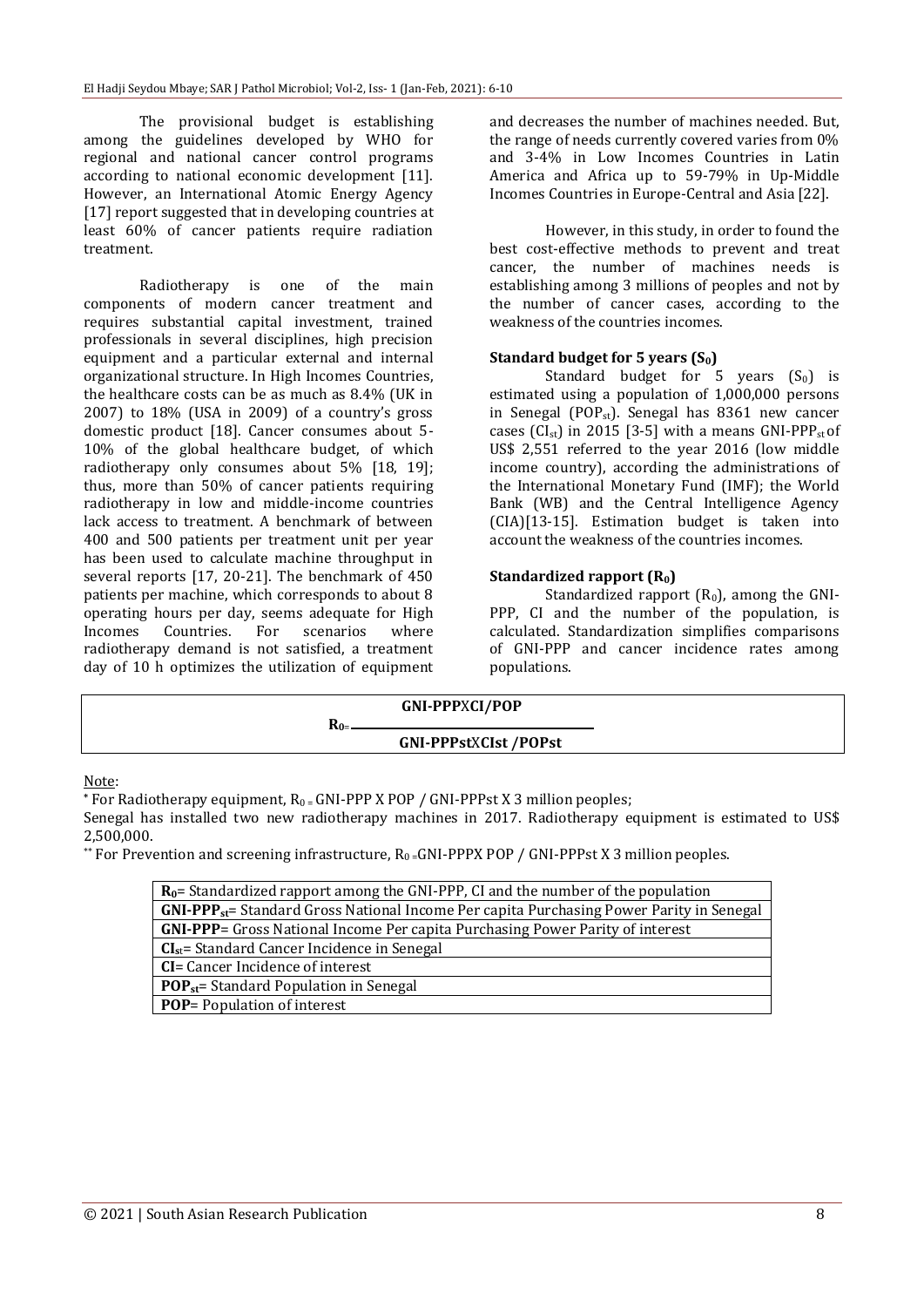## **RESULTS**

**Table-1: GNI-PPP, Cancer incidence (CI) and the number of the Population**

|                                                                                                | <b>GNI per capita Purchasing power parity (PPP)</b> |       |      |                         |            | <b>Cancer</b> |  |
|------------------------------------------------------------------------------------------------|-----------------------------------------------------|-------|------|-------------------------|------------|---------------|--|
| Country                                                                                        | Ref.                                                | US\$  | Year | Means of GNI-PPP (US\$) | Population | incidence     |  |
|                                                                                                |                                                     |       |      |                         |            | (CI)          |  |
| <b>D</b> ibouti                                                                                | <b>IMF</b>                                          | 3.351 | 2016 |                         | 865.267    |               |  |
|                                                                                                | <b>WB</b>                                           |       | 2016 | 3.376                   |            | 609           |  |
|                                                                                                | <b>CIA</b>                                          | 3.400 | 2016 |                         |            |               |  |
| IMF= International Monetary Fund; WB= World Bank; CIA= Central Intelligence Agency; GNI= Gross |                                                     |       |      |                         |            |               |  |
| National Income; PPP= Purchasing Power Parity; Ref.= Reference.                                |                                                     |       |      |                         |            |               |  |

| <b>Cancer Control</b>                                     | <b>Management</b>                    | Stand.<br>budget | Stand.<br>rapport | <b>Account</b><br>per(R <sub>0</sub> ) | General<br>POP. |
|-----------------------------------------------------------|--------------------------------------|------------------|-------------------|----------------------------------------|-----------------|
|                                                           |                                      | $(S_0)$          | $(R_0)$           |                                        | budget          |
|                                                           | Development of an information system | 50               | 1.63413           | 81.706                                 | 70,697          |
| Cancer primary<br>prevention                              | Against Tobacco                      | 250              | 1.63413           | 408.532                                | 353,486         |
|                                                           | <b>Against Infections</b>            | 500              | 1.63413           | 817.065                                | 706,973         |
|                                                           | Against carcinogenic substances      | 125              | 1.63413           | 204.266                                | 176,743         |
|                                                           | Against environmental risks          | 125              | 1.63413           | 204.266                                | 176,743         |
|                                                           | Diet or nutrition promotion          | 250              | 1.63413           | 408.532                                | 353,486         |
|                                                           | Sport promotion                      | 200              | 1.63413           | 326.826                                | 282,789         |
|                                                           | Cancer risk factors survey           | 50               | 1.63413           | 81.706                                 | 70,697          |
| Cancer early<br>detection and<br>secondary<br>prevention. | Breast cancer screening              | 150              | 1.63413           | 245.119                                | 212,092         |
|                                                           | Cervical cancer screening            | 125              | 1.63413           | 204.266                                | 176,743         |
|                                                           | Prostate cancer screening            | 50               | 1.63413           | 81.706                                 | 70,697          |
|                                                           | Colorectal cancer screening          | 50               | 1.63413           | 81.706                                 | 70,697          |
|                                                           | Others cancers screening             | 50               | 1.63413           | 81.706                                 | 70,697          |
| Cancer<br>institutional<br>reinforcement                  | Rise of cancer professional          | 125              | 1.63413           | 204.266                                | 176,743         |
|                                                           | Development of cancer research       | 175              | 1.63413           | 285.972                                | 247,440         |
|                                                           | Development of cancer prevention     | 100              | 1.63413           |                                        |                 |
|                                                           | courses                              |                  |                   | 163.413                                | 141,394         |
| Cancer diagnosis<br>and treatment                         | Assistance for Palliative Care       | 150              | 1.63413           | 245.119                                | 212,092         |
|                                                           | Chemotherapy equipment               | 100              | 1.63413           | 163.413                                | 141,394         |
|                                                           | Surgical equipment                   | 175              | 1.63413           | 285.972                                | 247,440         |
|                                                           | Radiotherapy equipment*              | 2,500            | 1.00              | 2,500                                  | 2,500           |
|                                                           | Prevention and screening             | 400              | 1.3234            |                                        |                 |
|                                                           | infrastructure**                     |                  |                   | 529.36                                 | 529.36          |
| <b>Total</b>                                              |                                      | 5,700            |                   |                                        | 6,988.41<br>2   |

#### **Table-2: Estimated Budget (thousands of U.S \$).**

Based on: World Health Organization. The National Cancer Control Programmes: policies and managerial guidelines. 2nd ed. Geneva, 2002.

**S0**= Standard budget for 5 years for a population of 1,000,000 persons; **R0**= Standardized rapport among the GNI-PPP, CI and the number of the population; **\*** With the weak number of population and the low income; 1 radiotherapy machine is considered. \*\* Prevention and screening infrastructure among only **GNI-PPP/GNI-PPP**<sub>st</sub> for each 3 million peoples.

## **CONCLUSION**

Cancer has the most devastating economic impact of any cause of death in the world. Incidence has been increasing in most regions of the world, but there are huge inequalities between rich and poor countries. Projections based on the GLOBOCAN 2012 estimates predict a substantive increase to millions new cancer cases per year by 2030.

Rates of cancers will continue to rise by 2035 in Djibouti, if preventive measures are not widely applied. An urgent need in cancer control today is to develop effective and affordable approaches. It is expected that additional investment in resources and costs may be more dependent on income level of the country than on the GNI group or the geographic region of the world. However, in order to found the best cost-effective methods to